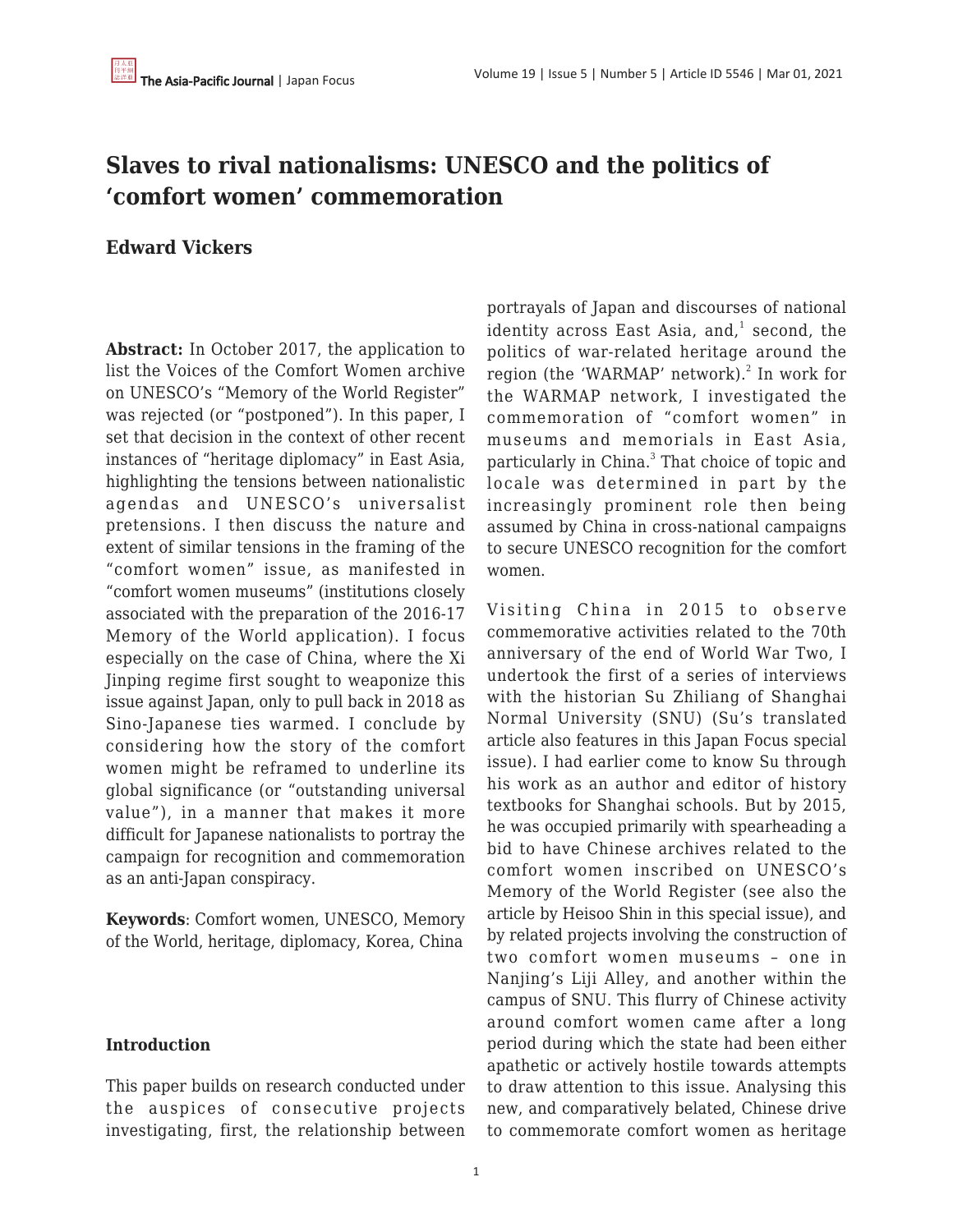and to secure international recognition for China's role in their story consequently became the main focus of my work for WARMAP.

That work focused primarily on the treatment of the comfort women in Chinese museums and exhibitions. However, the official decisions to sanction and fund these new comfort women museums came in the context of campaigning for UNESCO recognition for the public history of China's war with Japan. In 2015, this yielded a UNESCO Memory of the World (MOW) listing for documents related to the Nanjing Massacre. A simultaneous bid to secure a listing for China's comfort women archives was not immediately successful, but, in consideration of the transnational scope of the comfort women phenomenon, the adjudicators encouraged the Chinese to fold their application into a collaborative international effort. This took the form of the "Voices of the 'Comfort Women'" application, submitted by an international alliance chaired by Heisoo Shin, who provides a personal account of this campaign in her contribution to this Japan Focus special issue. Through interviews with Professors Su and Shin, my attendance at meetings of their international alliance in Seoul (2016) and Tokyo (2018), and interviews with other participants from Japan, Taiwan and elsewhere, I sought to track the progress of this campaign and understand the politics surrounding it. This material informed my analysis of the Chinese interest in commemorating comfort women and pursuing a related MOW listing.<sup>4</sup>

The purpose of the present paper is to analyse the context for the international (rather than specifically Chinese) push for international acknowledgement of comfort women's experience as heritage. In particular, the focus is on the role of UNESCO as an arena for this campaign, and for related efforts to secure recognition for contested memories. I begin by discussing UNESCO's own predicament, and the stresses and tensions affecting its activities in the heritage sphere. I then analyse how these tensions have been manifested in several recent applications, before focusing specifically on the Voices of the Comfort Women case. By way of illustrating how this campaign has come to be associated with attempts to weaponize conflict-related heritage, a subsequent section examines in more detail discourses of comfort women commemoration in several recently established museums, especially those in China. Finally, the conclusion considers the failure of the MOW application and some implications for ongoing attempts to assert the universal significance of the 'comfort women' phenomenon.

## **UNESCO, Heritage Diplomacy and Conflict Commemoration**

To understand the depth of UNESCO's fiscal difficulties, one has only to visit its Paris headquarters – something I did in November 2017 for the launch of a UNESCO report I coauthored.<sup>5</sup> Outside the room where we made our presentation, steel reinforcing rods could be seen exposed where concrete had crumbled away from the building's façade. America has paid nothing into the UNESCO budget since 2011, and Japan – subsequently the biggest contributor, though recently overtaken by China – briefly withheld funding in protest over the 2015 MOW inscription of Nanjing Massacre documents. Financially, this is an organisation in crisis, and intensely vulnerable to pressure from its principal paymasters.

At the same time, UNESCO has seen other multilateral bodies increasingly encroach on its territory. Nowhere is this clearer than in education, where UNESCO has traditionally championed a humanist agenda distinct from the focus on "human capital" and economic growth typical of the OECD or World Bank. But recently, out of desperation to enhance its credibility with growth-obsessed policymakers and number-crunching economists, UNESCO's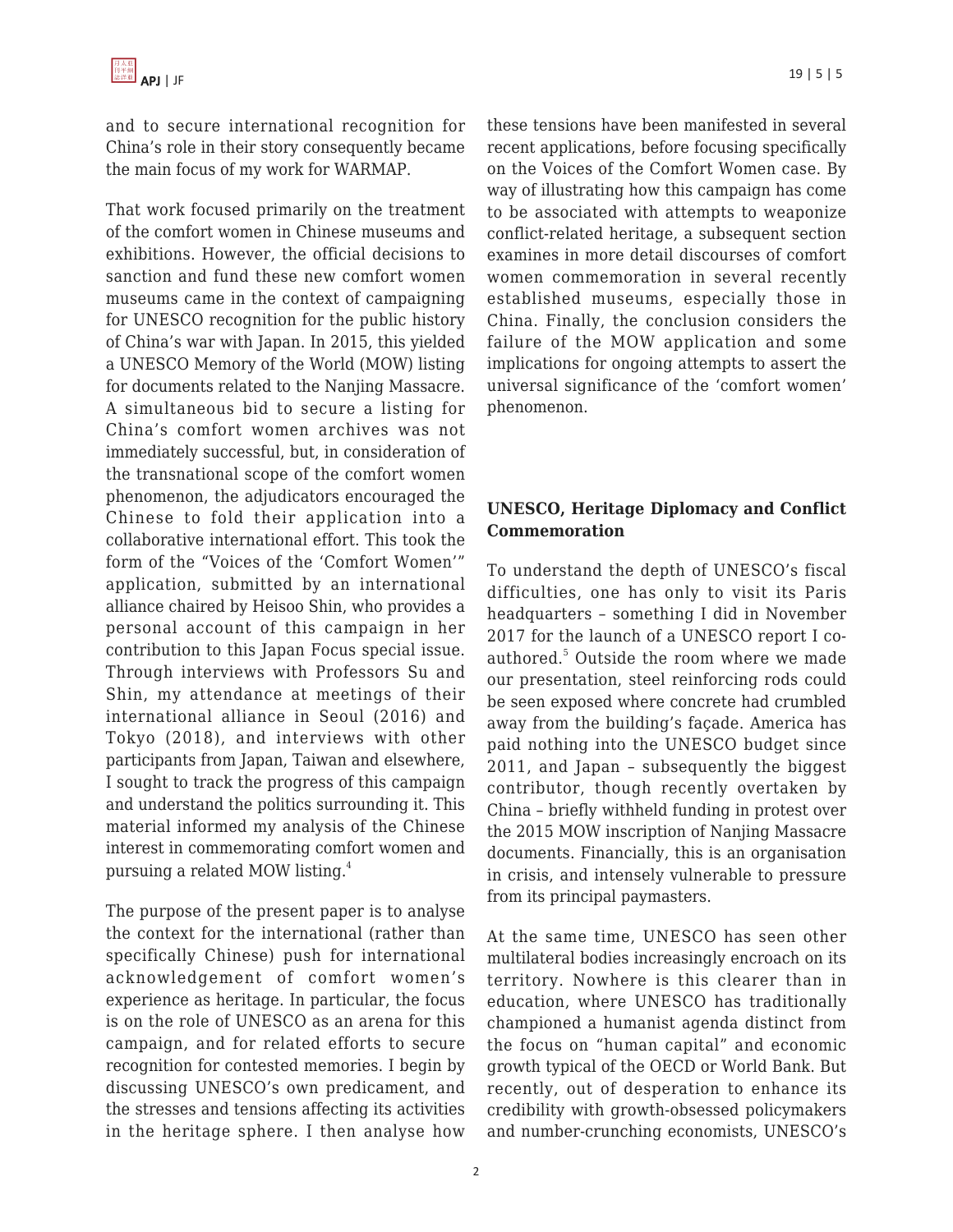

education-related work too has increasingly fallen prey to "the tyranny of metrics".<sup>6</sup>

Quantitative, pseudo-scientific approaches lend themselves to simplifying or evading difficult political questions. This is evident even in the treatment of perhaps the most politically complex of the UN's Sustainable Development Goals (SDGs) – SDG 4.7, relating to "education for peace, sustainable development and global citizenship," the focus of the 2017 report I coauthored. We began our project with an elaborate exercise in coding policy and curricular documents. In the end, refusing to restrict ourselves simply to describing the coding results, we also analysed the cultural, social and political context for education policy across Asia.<sup>7</sup> But this kind of qualitative approach has become somewhat embattled, even within UNESCO. Education for "peace", for example, is increasingly treated as a matter not of promoting political, historical or philosophical reflection, but of inculcating generic, depoliticised "skills" or "competencies". In reports emanating from certain arms of UNESCO, "mindfulness," "social and emotional learning," and neuroscience are portrayed as the keys to "sustainable peace."<sup>8</sup>

Such trends seem to stray rather far from UNESCO's original humanist agenda, but this is perhaps hardly surprising in a multilateral organisation dependent on states where extreme forms of nationalism are increasingly in the ascendant. UNESCO's multilateralism means that it has always had to balance attempts to pursue a normative ethical agenda with the messy process of diplomatic compromise and horse-trading. What, then, has changed in recent years as regards the politics of heritage listings, and the Memory of the World Register in particular? And how has this politics played out in East Asia?

During the Cold War, UNESCO's pacifist rhetoric, its role in providing Soviet bloc states with an international forum, and its French connection all contributed to a fractious relationship with the Anglophone West, especially America. But its relationship with Japan was far more harmonious. $^9$  UNESCO assumed special importance for Japan in part because it offered the country early readmission to the international community: Japan was already involved in UNESCO activities from 1947, and formally joined in 1951, the year that the San Francisco Treaty ended the American occupation and restored Japanese independence. The "Peace Constitution" imposed on Japan by the Americans arguably diminished the country's diplomatic heft and left it dependent on the USA. But in lending Japan a kind of moral authority, pacifism could be seen as actually strengthening its role within an organisation such as UNESCO – or so, at least, many Japanese have believed.

That belief was reinforced by the early stirrings in Japan of what has come to be termed "global memory culture."<sup>10</sup> As Zwigenberg argues, this saw "Japan play the role of the victim, and the context both of its own war crimes on the continent and the horrors inflicted on it by the Americans conveniently ignored. $"$ <sup>11</sup> In the early 1960s, in an act of what Zwigenberg calls "victim diplomacy," Japanese peace activists organised a march to Auschwitz. A "Hiroshima-Auschwitz Committee" sought to organise joint exhibitions and establish an Auschwitz museum in Hiroshima. Until the 1990s, it was common for commentators, not just in Japan but worldwide, to pair the atomic bombings and the Jewish Holocaust as if these were commensurable tragedies. While memories of World War II have always been much more contested in Japan than in Israel, trends towards the sanctification of national victimhood and the commodification of atrocity were common to both. The 1996 inscription of the Hiroshima Peace Memorial as a UNESCO World Heritage Site can be seen as setting the seal on that vision. But it came just as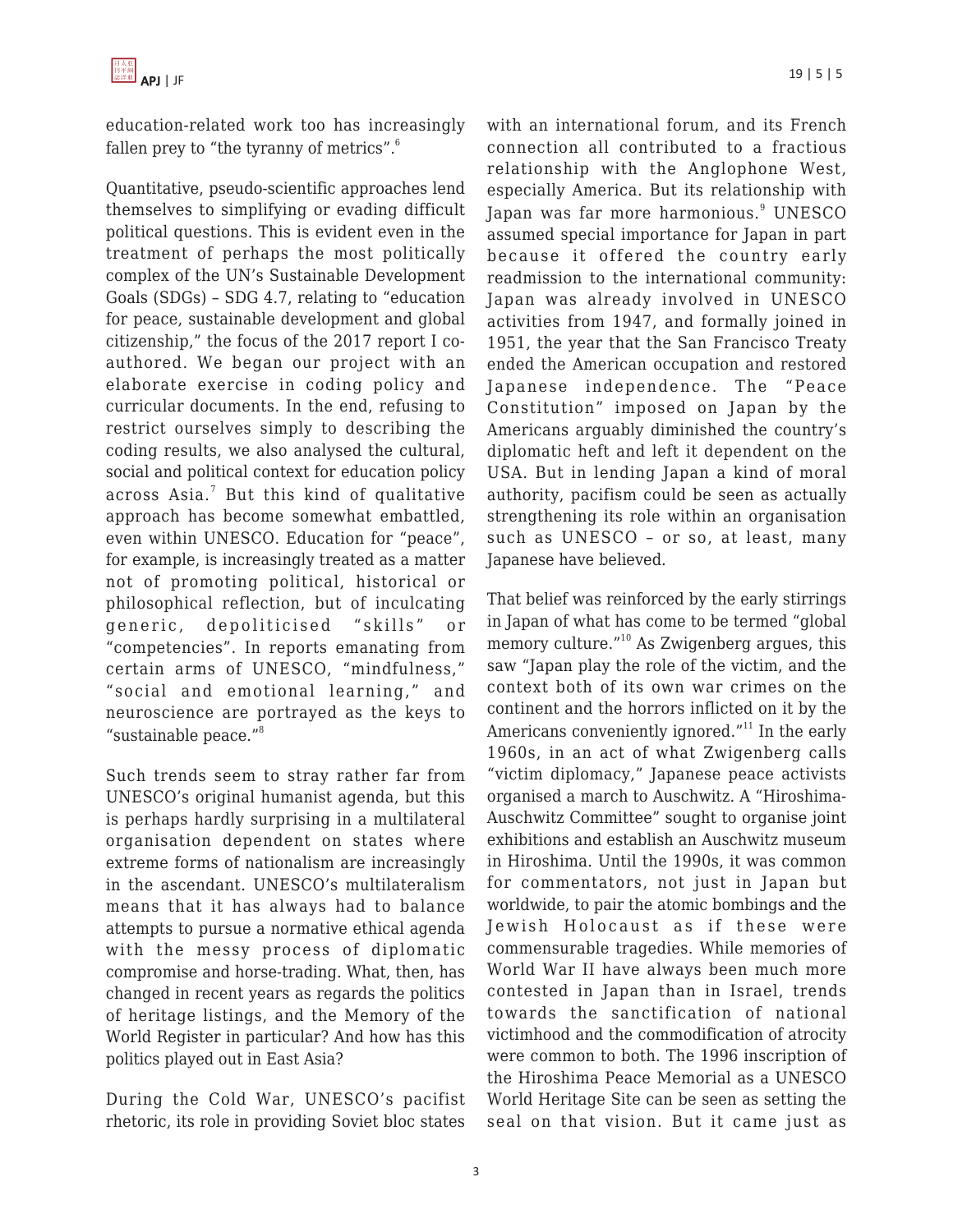controversies over Japan's war crimes, not least the comfort women system, were intensifying, challenging this carefully constructed image of Japanese victimhood.

UNESCO's Memory of the World Register was established at around the same time, in 1992, partly as a response to new fears about the loss of cultural heritage (especially libraries and documents) sparked by destruction during the Yugoslav wars. But it was also a product of a renewed post-Cold War faith in normative, universal values. Following revisions to the MOW guidelines issued in 2002, the focus of the Register broadened from prioritizing documentary heritage considered "endangered" to encompassing any manifestation of "collective memory" deemed of "world significance."<sup>12</sup> The early 2000s witnessed a slew of inscriptions relating to memories of persecution and victimhood, including Documentary Heritage of the Enslaved Peoples of the Caribbean (in 2003) and the Tuol Sleng Genocide Museum Archives in Phnom Penh (2009). Significantly, and in contrast to the system for proposing new World Heritage Sites, the nomination process for MOW bypasses state parties: not only is "any person or organisation" entitled to make nominations, but there is "no mechanism for state parties to prevent non-state actors from making an unwanted nomination," and "state parties cannot get involved in the selection process."<sup>13</sup> Decisions are left to appointed experts deliberating in meetings closed to the public.

The Japanese international relations scholar, Nakano Ryoko, portrays these features as weaknesses in the MOW nomination process as compared with that for selecting World Heritage sites (established in the early 1970s). In her view, the latter achieves a sensible balance between "solidarist" and "pluralist" impulses – combining, in other words, the pursuit of universal values with the realities of national sovereignty and competing state agendas. But as Huang and Lee observe, in practice UNESCO has functioned as a "market place, where nation-states compete with one another for the branding effects of world heritage."<sup>14</sup> The MOW process attempts to transcend this messy world of diplomatic horsetrading – thereby, Nakano suggests, pursuing an approach that is naïve and doomed to failure. Although not originally designed to handle archives relating to contemporary conflict, the structures of the MOW Register are informed, she maintains, by the universalism and widespread push for "truth and reconciliation" typical of the early post-Cold War years. She argues that this is unsustainable, inconsistent with UNESCO's nature as a multilateral organisation, and liable to fuel polarization and conflict rather than to calm or contain it.

## **Nationalist Narratives in an International Arena – UNESCO and East Asian Heritage Diplomacy**

Though Nakano's analysis sidesteps questions of historical accuracy and the politics of Japanese revisionism, UNESCO heritage listings - for both the World Heritage Sites and MOW - have undoubtedly become arenas for highly politicized tussles for recognition across East Asia. As states have become increasingly drawn into competitive "heritage diplomacy,"<sup>15</sup> the comfort women issue has assumed totemic status for both transnational feminists and nationalists of all stripes. To understand the struggle over the heritagization of comfort women, it is important to see it as part of this broader contest, involving a slew of East Asian applications seeking UNESCO recognition for contested heritage.

In Japan, campaigns to garner international recognition for heritage sites or archives often echo or reinforce messages associated with what Hayakawa has called the "Japan is Great"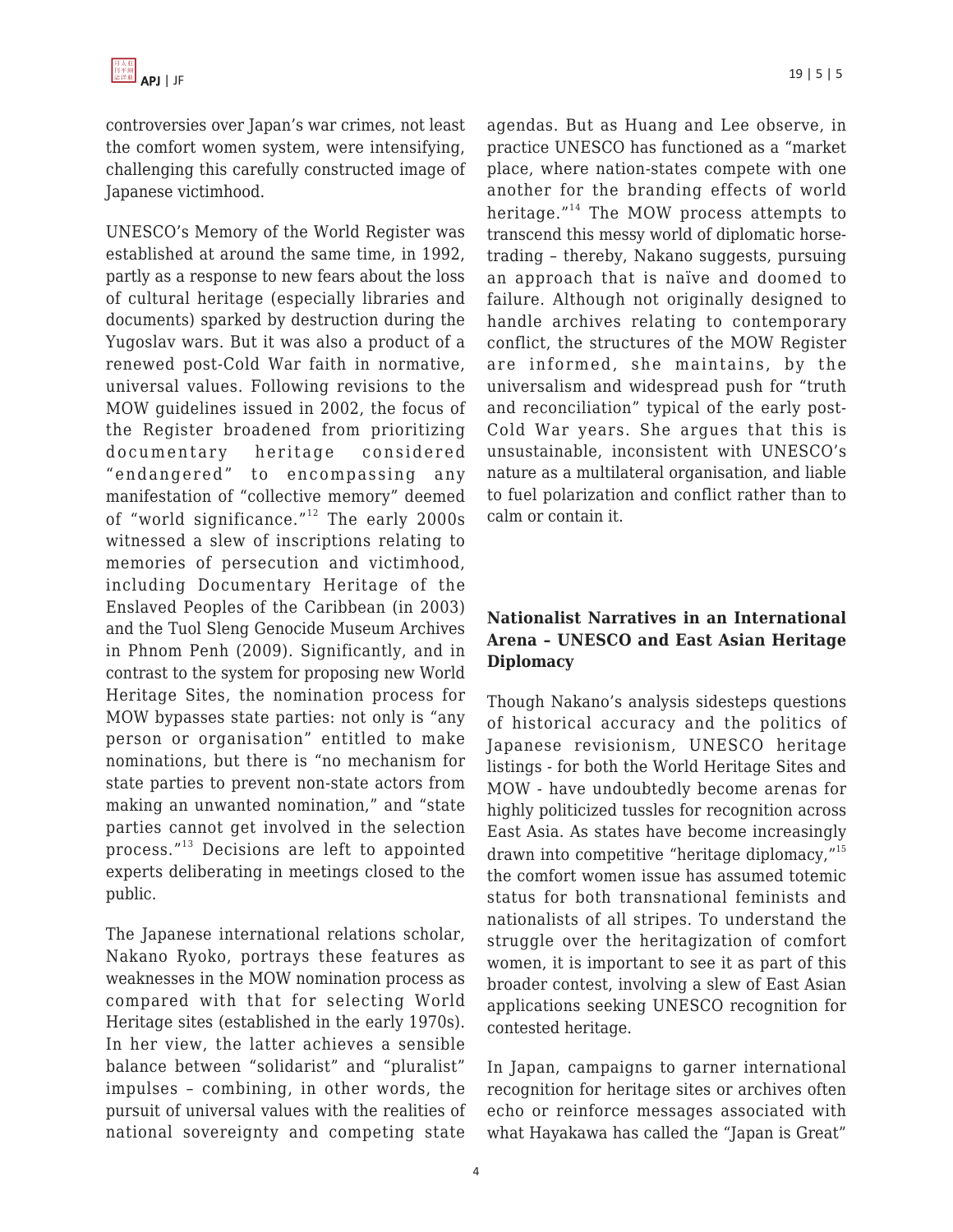boom.<sup>16</sup> The administration of Prime Minister Abe (2012-2020) energetically promoted Japan's greatness to the world – displaying a tendency for national self-aggrandizement not peculiar to Japan, but rooted here "in historical revisionism and nationalistic political interests concerning territorial issues."<sup>17</sup> On the one hand, there has been a "Cool Japan Strategy," the "Wonder Nippon" campaign of the Ministry of Economics, Trade and Industry (launched in 2017), and propaganda surrounding the aborted 2020 Tokyo Olympics; while, on the other, the government has enhanced media censorship, pressured textbook publishers to remove coverage of comfort women, and pursued history wars against Seoul and Beijing. As Hayakawa points out, all of this is disturbingly reminiscent of the "Japanese spirit" discourse of the 1930s and coincides with an explosion of hate-speech directed at Chinese and Koreans on social media.<sup>18</sup>

It is in this context that the Sites of the Meiji Industrial Revolution in Western Japan were inscribed as UNESCO World Heritage Sites in 2015. The introduction to these sites on the UNESCO website is a paean to Japanese greatness, and to Japan's exemplary regional role: "Collectively the sites are an outstanding reflection of the way Japan moved from a clan based society to a major industrial society with innovative approaches to adapting western technology in response to local needs and profoundly influenced the wider development of East Asia."<sup>19</sup> Absent here, despite Korean and Chinese protests during the registration process, is any acknowledgement of the use of slave labour at many of these sites during the Asia-Pacific War. Nor does domestic Japanese publicity relating to these sites make any reference to that history.<sup>20</sup>

Hard on the heels of that inscription came the listing of the Nanjing Massacre archives on the MOW Register, prompting a furious reaction from the Japanese government. Nakano's verdict on this is that the MOW process is flawed in neglecting to "provide an opportunity for state parties to participate in the social and cultural process of making global documentary heritage for all humanity. $12^{21}$  In a context in which "the remembrance of the past is highly diverse," she argues that UNESCO's "unilateral decision on the inclusion of the Documents of the Nanjing Massacre does not help to create a situation in which Japan and China can move towards a more constructive dialogue for mutual understanding and reconciliation." In these circumstances, "inclusion can be polarizing and harmful." Outside Japan, however, interpretations of the Nanjing Massacre are not especially "diverse", but largely a matter of settled consensus: as Rana Mitter puts it, the dispute over the numbers killed in Nanjing "should not obscure the fact that a very large number died as the out-ofcontrol Imperial Army exacted revenge on a population that had stood in the way of its advance."<sup>22</sup>

Even while the Japanese government fulminated against the MOW Nanjing Massacre listing, it greeted a controversial inscription pertaining to the suffering of postwar Japanese refugees: Return to Maizuru Port – Documents related to the Internment and Repatriation Experiences of Japanese (1945-1956). The nomination documents for this application focused exclusively on Japanese suffering, without acknowledging suffering inflicted by Japanese forces during the preceding hostilities.<sup>23</sup> Seeking to whitewash its own questionable conduct in interning thousands of Japanese civilians as well as soldiers, Russia protested the decision to register this archive. $^{24}$ But the narcissistic focus on Japanese victimhood with which this issue was infused was on full display at an exhibition hosted by the Fukuoka Asian Art Museum in late 2019: 平 和祈念展in福岡:みらいへ伝える体験者の記憶 (Prayer for Peace Exhibition in Fukuoka: Passing on the memories of sufferers). As well as commemorating the suffering of civilian internees (with female victims prominently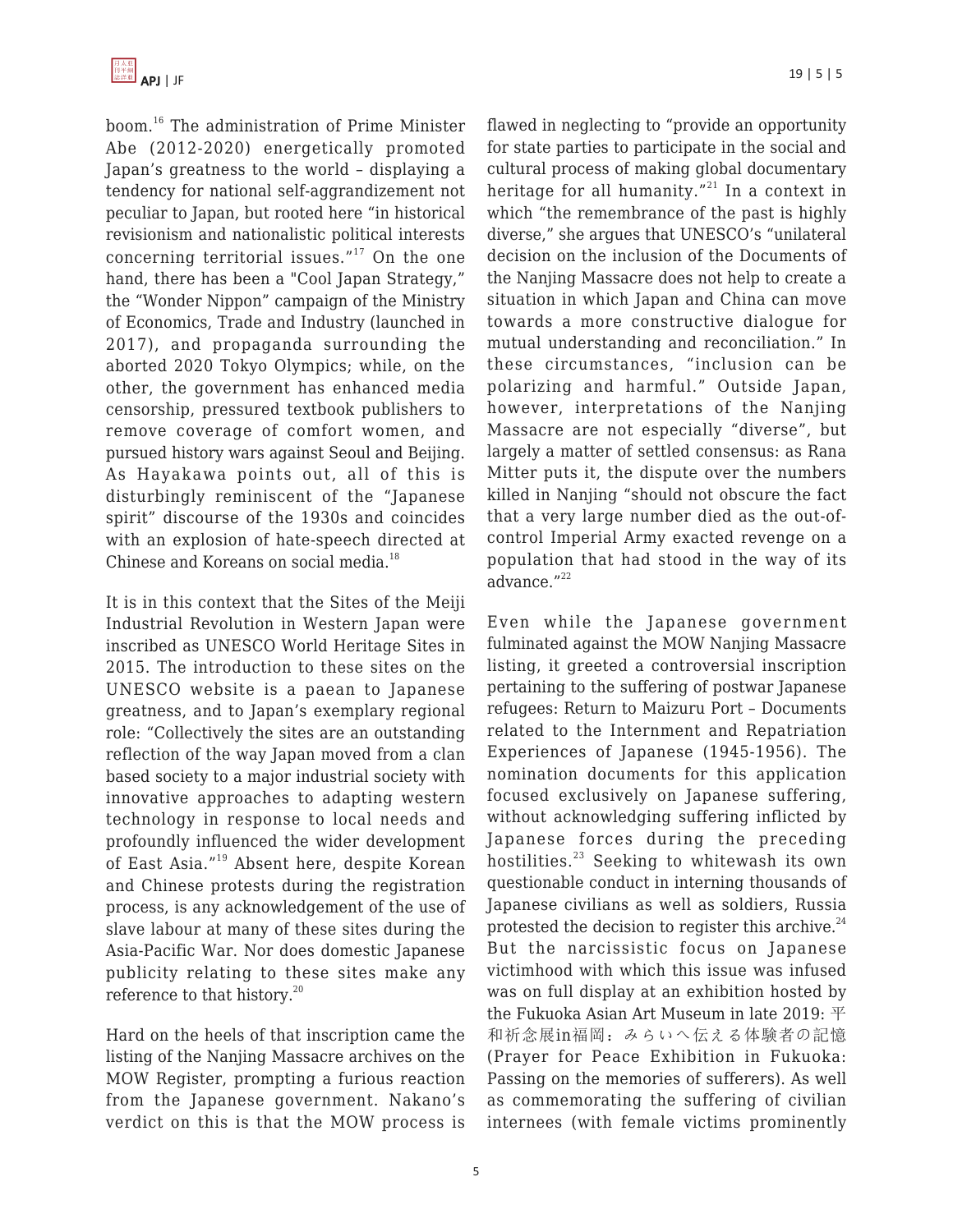

depicted), the exhibition text acknowledged that many internees were soldiers. However, it stressed that many had been forced into uniform as "the state of the war worsened" (戦 局が悪くなる中) (see Figure 1). "Leaving behind their families for the sake of the country," a prominent plaque declared, they "headed for the dangerous frontline," with many survivors eventually returning to pensionless poverty. In a manner typical of public discourse under the Abe premiership, the (undoubted) suffering of many Japanese is piously hailed as patriotic sacrifice, while empathy for the Asian victims of Japanese aggression is entirely absent.



**Japanese soldiers as wartime victims: an exhibition on postwar Japanese internees in Siberia, Fukuoka, November 2019**

In harnessing memories of past suffering to patriotic propaganda, the Abe administration sought to compete with China and Korea in asserting wartime victimhood, while deliberating sowing confusion regarding Japan's role in causing the conflict in the first place. In Xi Jinping's China, meanwhile, heightened rituals of commemoration surrounding the Nanjing Massacre seek not only to intensify consciousness of Chinese victimhood, but also - and increasingly - to celebrate China's victory as a testament to the nation's power and global status. In the early years of Xi Jinping's leadership, the regime sought to tie claims to moral leadership and international status in the present to a narrative of China's past role in the global "anti-fascist" struggle, and to exploit Abe's revisionism to further divide Japan from Korea with the comfort women serving as a highly effective diplomatic "wedge issue."

The 2015 inscription of the Nanjing Massacre archives coincided with the 70th anniversary of the end of World War Two, which was accompanied in China by a "victory"-themed propaganda blitz, culminating in a vast military parade in Beijing. This was attended by South Korean President Park Geun-hye, though not by representatives of either the USA or Japan. While the Abe administration's revisionism elicited notable public criticism from the Obama administration, $25$  this was trumped by American alarm over the apparent Sino-Korean diplomatic rapprochement, prompting a push to de-couple Korea from China and reset relations with Japan. Seeking to detoxify the comfort women issue, America helped broker an agreement for Japan to compensate surviving victims, in return for Seoul dropping official support for any related MOW application. However, this agreement rapidly fell apart as it became clear that Japan also expected it to lead to the removal of the comfort woman statue outside its Seoul embassy (see Figure 2). $26$  Far from according lasting recognition to the victims of the comfort women system, the Japanese government's aim was clearly to bury the issue entirely. On the one hand, Tokyo sought to secure Korean silence in return for money plus a tacit acknowledgement of earlier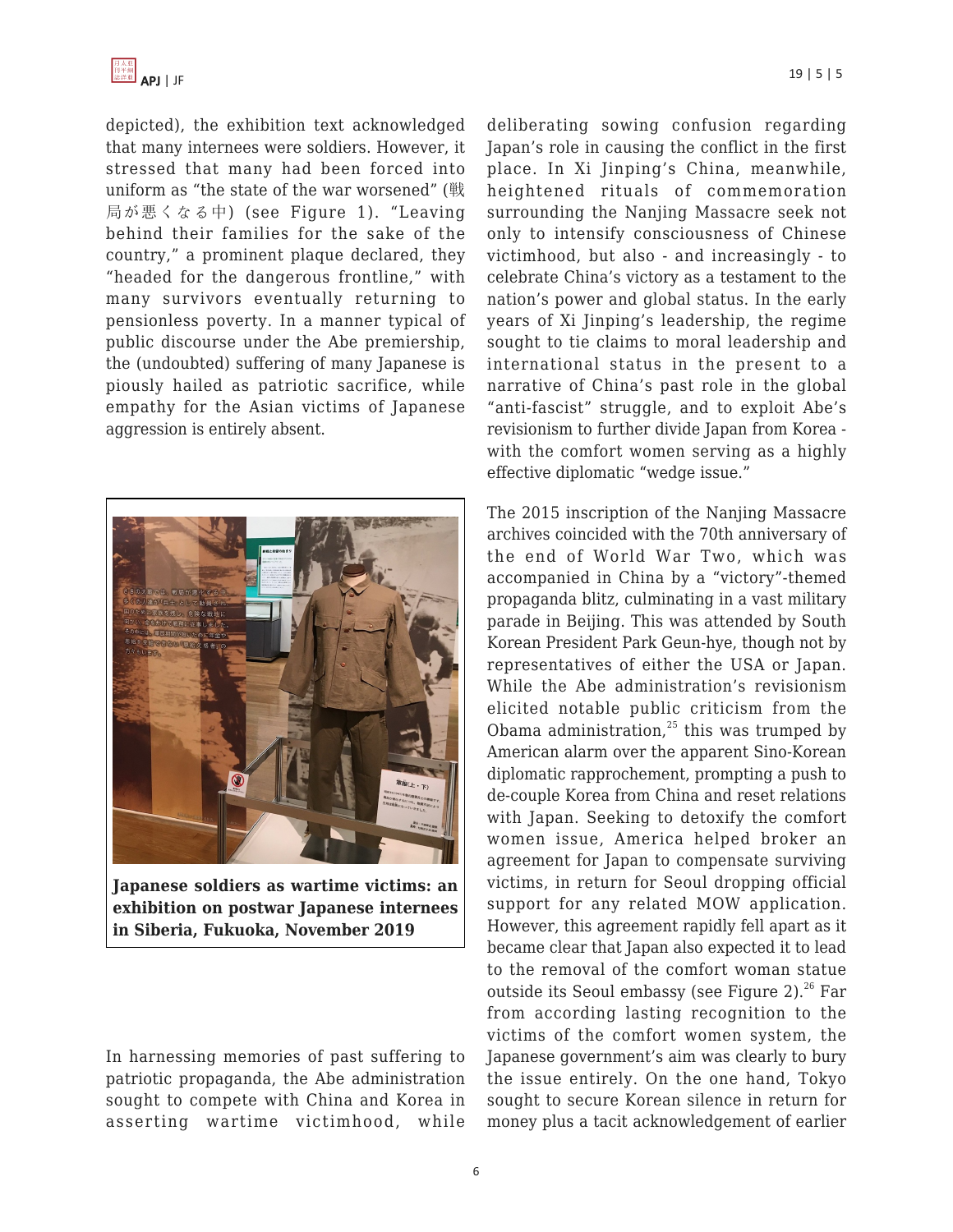

official apologies (without any public restatement from Abe); on the other, within Japan, efforts continued to expunge mention of comfort women from school textbooks and wider public discourse within Japan. $27$ 



**Wednesday Demonstration outside the Japanese Embassy in Seoul, with the 'Statue of a Young Girl' centre-stage**

This messy compromise, and the widespread sense of betrayal it triggered within Korea, formed the backdrop to 2016's multinational Voices of the Comfort Women application to the MOW Register, discussed by Heisoo Shin in her paper for this special issue. The terms of the 2015 Korea-Japan agreement denied this application any official support from the Korean authorities, but the Chinese government was not similarly inhibited. As noted in the following section, official Chinese support continued through 2016 and 2017. However, this was ultimately insufficient to secure a MOW listing, in the face of concerted pressure on UNESCO from the Japanese government. While withholding funding to UNESCO, and even threatening formal withdrawal, Japan insisted that the rules governing MOW listings be changed to require "dialogue" in cases where applications are "contested" or controversial. $^{28}$  A group of Japanese rightists had earlier submitted a rival bid for MOW registration for an archive purporting to demonstrate that comfort women were merely engaged in "normal" commercial prostitution. The UNESCO committee required the "International Solidarity Committee" (backing the original application) to engage in "dialogue" with the latter as a condition of inscription, thus effectively eliminating any prospect of success (as Shin explains in her article).

Meanwhile, another application to the MOW Register was in preparation that encapsulated a very different view of the history of Korea-Japan relations – relating to the bilateral diplomatic exchanges during the period of the Tokugawa Shogunate (朝鮮通信使). Originally a civil society-driven campaign, this drew strong support from Japan's long-embattled ethnic Korean community. But the chairman of the Japanese nomination committee was Kawamura Takeo, an LDP politician from Prime Minister Abe's home region of Yamaguchi and, like Abe, a member of the far-right group, "Nippon Kaigi (Japan Council)."<sup>29</sup> Indeed, Kawamura had served as an official envoy in Japan's negotiations with the Korean Government over the comfort women issue. Supporters of this nomination expressed anxiety that UNESCO might instead select the simultaneous Voices of the Comfort Women application. $30 \text{ In the event}$ , their application was accepted, the nomination text emphasising that: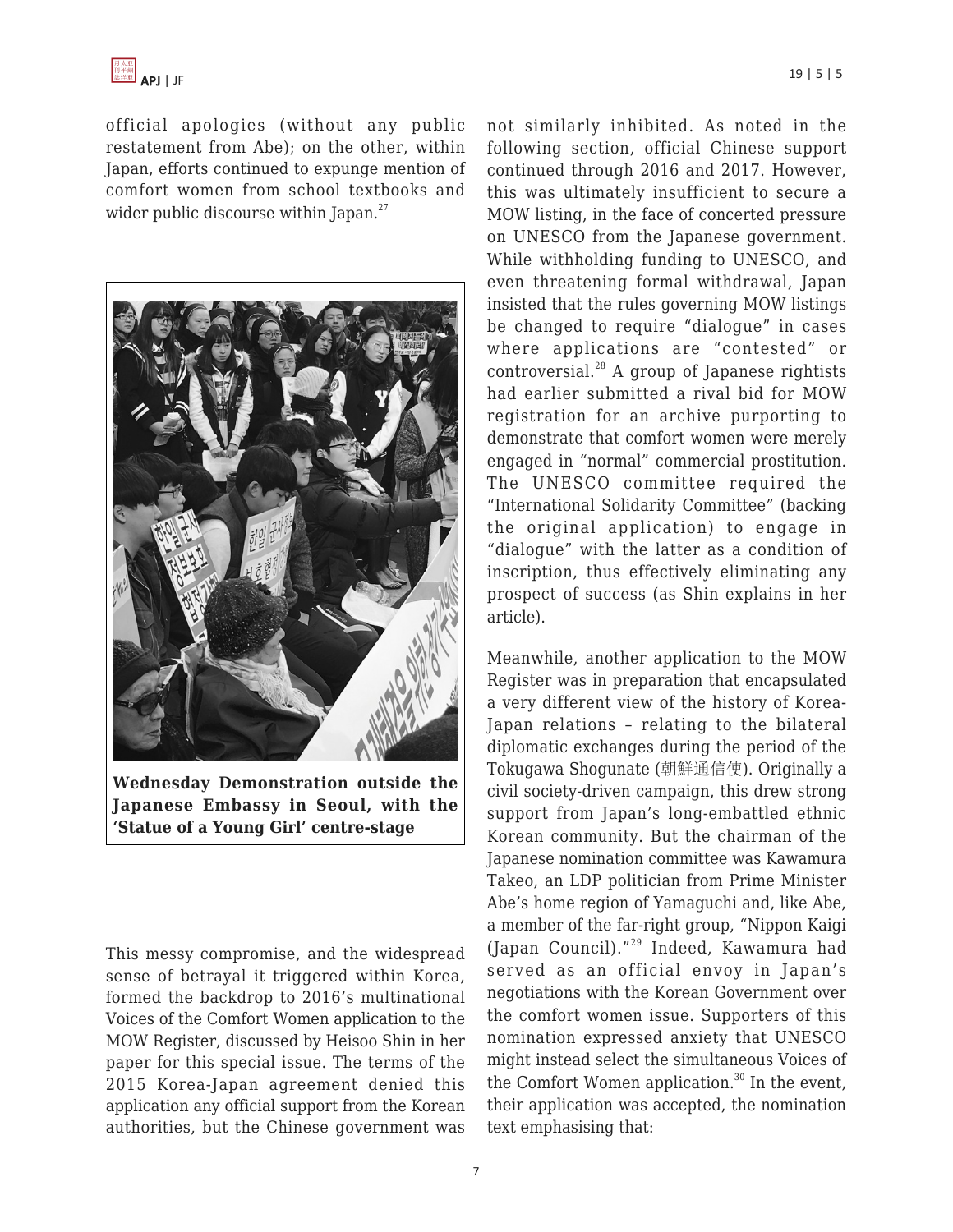The nominated documents exhibit wisdom in maintaining peaceful relations between two nations that had been at war. The missions benefited not only the two countries, but also East Asia as a whole by stabilizing relations and maintaining trading channels. These documents have universal significance in fostering permanent peace and cross-cultural communication.<sup>31</sup>

Part of the context for that decision was intense Japanese diplomatic pressure on UNESCO to withhold approval for the simultaneous comfort women-related nomination. But Japan was meanwhile putting its official weight behind another application, this time to inscribe Kyushu's Okinoshima-Munakata shrine complex as a UNESCO World Heritage Site. This includes the island of Okinoshima, where an enormous cache of artefacts relating to Japan's trade with the continent were deposited in mysterious rituals dating back to the first millennium. Here the Korean connection, though absolutely central to the history of this site, was ignored in the nomination documents. An ICOMOS report recommended that only the island, and not various shrines on the nearby mainland, be registered, but intense lobbying by Japan persuaded the World Heritage Committee to override that verdict.<sup>32</sup> The expert report also noted that women were excluded from the island on vague "traditional" grounds, but the "Statement of Outstanding Universal Value" accepted by the WHC states only that "existing restrictions and taboos contribute to maintaining the aura of the island as a sacred place." As DeWitt observes, this means that "a site of 'Outstanding Universal Value' is off-limits – and for historically unsubstantiated reasons – to half the world's population."<sup>33</sup>

In the same year that the Voices of the Comfort

Women archive was refused MOW registration, UNESCO thus accepted two heritage applications from East Asia: one celebrating the history of Japan-Korea relations as a model for achieving world peace; and the other accepting a Japanese nationalist vision of an intrinsically transnational site, while tacitly condoning the exclusion from it of women on spurious grounds of "tradition."

If these were the apparent consequences of UNESCO's anxiety to appease Japan and avoid controversy, what of the politics of Sino-Korean collaboration over war-related heritage? Before turning to a closer examination of China's approach over the comfort women case, it is pertinent to note that this was not an isolated instance of Sino-Korean collaboration in commemorating shared victimhood at the hands of Japan. Huang and Lee have analysed the development since the 1990s of ties between the Lushun Russian-Japanese Prison in Dalian and the Seodaemun Prison in Seoul's Independence Park (see Figure 3). $34$  They note how Chinese officials played along with a Korean proposal (made in 2013) for an application to UNESCO for a joint listing of these sites, on the grounds that their shared association with Japanese colonialism would be a means of challenging the enduring colonial legacy and promoting peace.

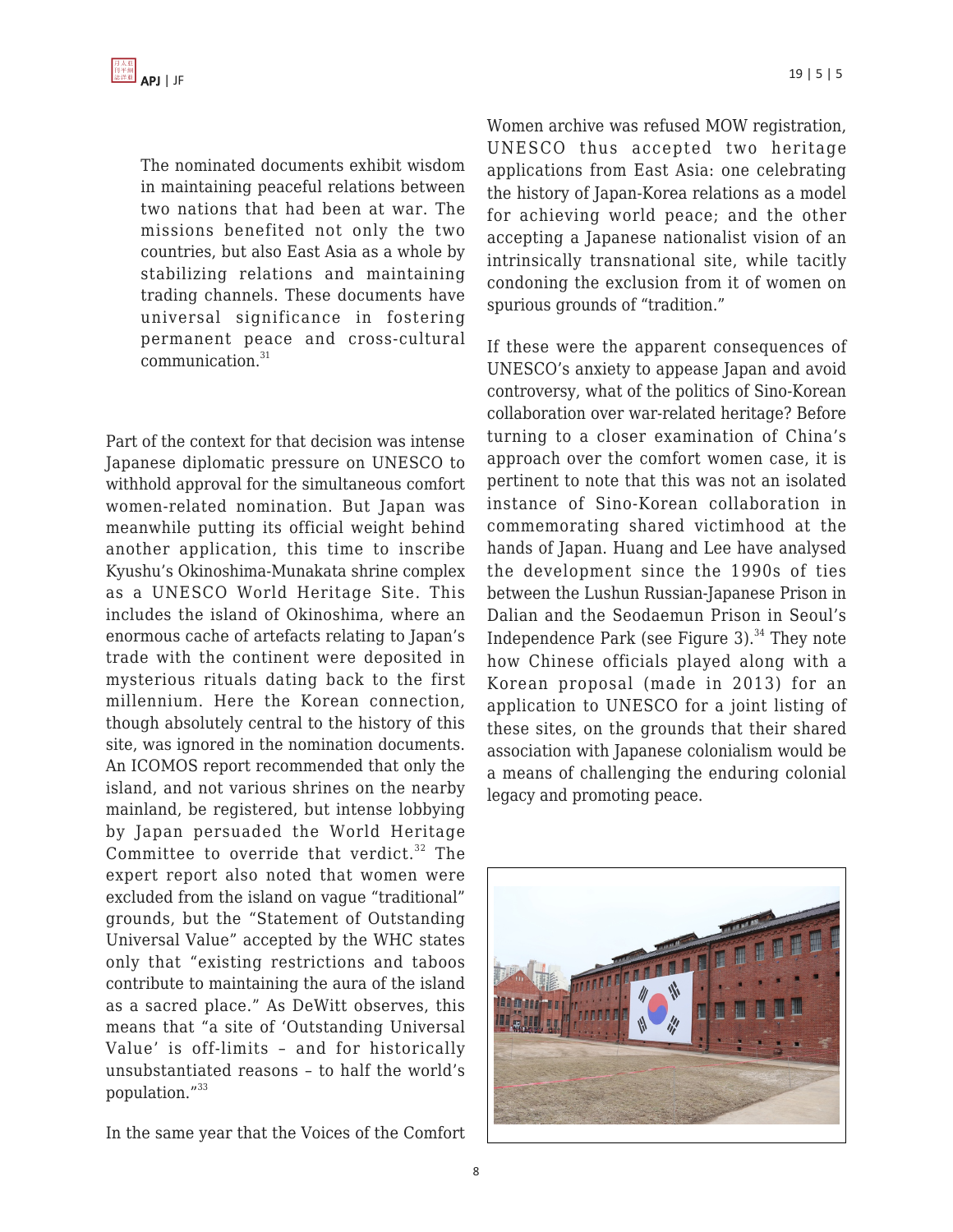#### **Seodaemun Prison Museum, Seoul**

However, Huang and Lee argue that, for both sides – Chinese and Korean – the promotion of nationalist narratives was in tension with commitment to both historical accuracy and a genuinely universalist agenda. Due to its association with Ahn Jung-geun, the assassin of Ito Hirobumi,<sup>35</sup> the Lushun Prison was seen by the Koreans as an "offshore" monument to Korea's struggle for "independence and peace," while for the Chinese side it stood as a memorial to what the museum's vice-director called the "universal value" of "patriotism".<sup>36</sup> The movement for a joint application to UNESCO was an example of what Huang and Lee call "corrective remembering," or an attempt to weaponize the past through "othering narratives" as a means of inflicting "punishment". $37$  For this purpose, inconvenient aspects of the history of the Seodaemun site, such as the incarceration there of prodemocracy activists during the Park dictatorship, were deliberately occluded.<sup>38</sup> A focus on pre-1945 independence activist prisoners (ignoring the many ordinary criminals also imprisoned there) served the myth that "everyone resisted and no one collaborated". At the same time, the complex history of colonialism on the Korean peninsula was also airbrushed. Though the "Independence Gate" at Seodaemun was originally built to mark Korea's liberation from Chinese dominance, the keenness to gain powerful Chinese support against Japan at UNESCO led the Korean side to tactfully ignore this. $39$ 

Ultimately, however, the Lushun Prison Museum withdrew from collaboration with Seodaemun Prison during 2017. Huang and Lee attribute this to the Sino-Korean dispute over deployment of the THAAD missile system in South Korea – though they note that Chinese enthusiasm already seemed to be dimming by 2016. But this episode also prefigures the evaporation of official Chinese support over the comfort women issue. For the Chinese, as for many Koreans, the commemoration of war heritage serves the cause of what Huang and Lee term "corrective remembering". However, whereas in Korea the driving force for such campaigns typically comes from below, from civil society, in China the priorities of the partystate ultimately determine heritage policy. And those priorities can swiftly change.

## **Comfort Women Commemoration as Weaponized Heritage in China**

The fickle nature of official policy on the comfort women issue has significantly constrained the activities of Chinese scholars or campaigners. For example, Su Zhiliang of Shanghai Normal University (featured in this special issue) struggled for many years to get public funding for research into China's comfort women, with the Chinese government highly ambivalent about publicising such a "shameful" topic. $40$  Aside from a small section (that Su helped curate) in the revamped Nanjing Massacre Memorial Hall (2007), the first substantial exhibitions on the subject were those organised between 2009 and 2012 by the Japan-based "Shanxi Association for Uncovering the Facts" (山西·明らかにする会). That touring exhibition was abruptly halted in Nanjing in late 2012, when the authorities, nervous about the prospect of nationalist protests, closed down the final exhibition of the tour on the same day that it opened.<sup>41</sup>

However, once the political jitters of that year (with the leadership transition and Bo Xilai scandal) were behind it, the new Xi Jinping administration took a decision to weaponize the comfort women issue. This was evidently considered useful both as a stick with which to beat the Japanese, and as a classic "United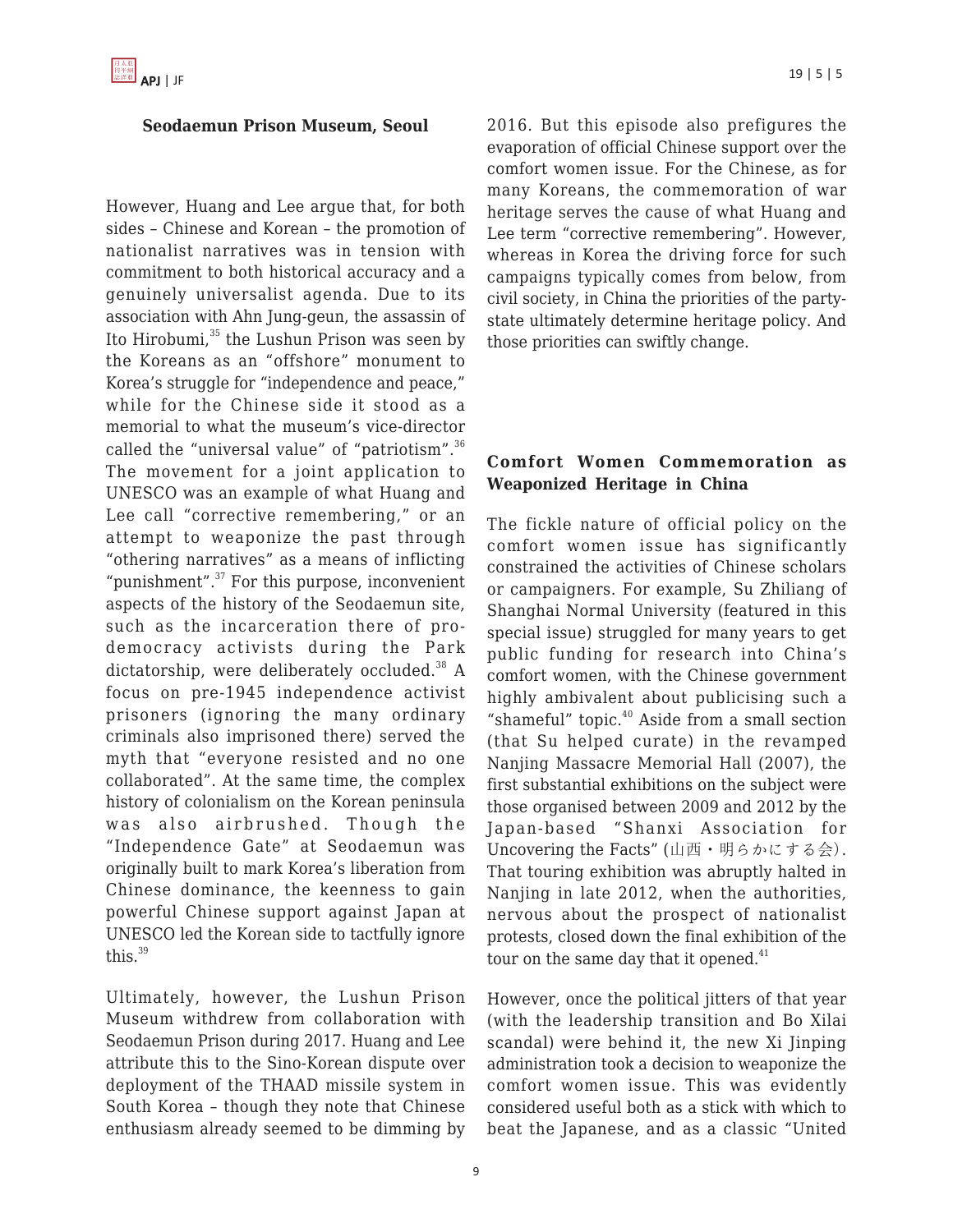Front" tactic for forming bonds with groups across East Asia critical of Japan. The attraction of this tactic was enhanced precisely by the importance of this issue to Prime Minister Abe and his closest supporters, for whom the "comfort women" are central to what Eleni Christdoloulou, analysing Cyprus' vicious history wars, has termed a "securitised" vision of the national past. $42$  The sense of Japan as a quintessentially peaceful nation triumphantly transcending wartime victimhood has become so central to contemporary national identity that challenges to this narrative are experienced by many Japanese as profoundly threatening to their sense of political selfhood – thus rendering them receptive to the revisionist agenda of the nationalist right. Insecurity has been heightened since the 1990s by the rapid relative decline in wealth, power and international status that Japan has experienced vis-a-vis China. In addition, the comfort women represent a particular threat to the sort of "Japan is Great" vision, premised on belief in the nation's ineffable moral "spirit," that organizations such as the Nippon Kaigi promote. For Prime Minister Abe and his circle, defending such a vision was nothing less than a matter of national security. Prodding them here was guaranteed to cause them to lash out, even at the expense of Japan's international reputation.

It is in this context that longstanding Chinese advocates for recognition for comfort women, such as Su Zhiliang, witnessed a sudden surge of official interest in, and support for, their activities during the early Xi Jinping years. Along with official sponsorship for related MOW applications, this took the form of funding for substantial comfort women museums in Nanjing and Shanghai. While the agenda of Su and his colleagues has been quite distinct from that of the Chinese authorities (see my translators' introduction to Su's paper for this special issue), the way in which the comfort women story is told in the two museums he helped establish (and in his paper

translated for this special issue) reveals the constraints on the framing of this issue within China, and the sensitivities that continue to surround it.

It is instructive first to look at the nature of these museums as institutions. The founding of both coincided with important points in the heritage diplomacy timetable: the transformation of the former comfort station in Nanjing's Liji Alley into a memorial (see Figure 4) got underway in 2014, just as the first, Chinese-sponsored, application to MOW was submitted; and the Chinese Comfort Women History Museum at Shanghai Normal University was rushed to completion in October 2016 as SNU was preparing to host a meeting of the international alliance supporting the Voices of the Comfort Women nomination. But while the diplomatic function of these institutions was clear, their domestic role was less so. Almost all Chinese public museums are designated as "bases of patriotic education," and host visits from local school parties. But the Liji Alley Comfort Women Memorial is out of bounds to those under the age of 18 and to tour groups and boasts exceptionally stringent security measures. The SNU Museum, located as it is inside Professor Su's faculty building on the university campus, is not openly accessible to members of the public. $43$ 

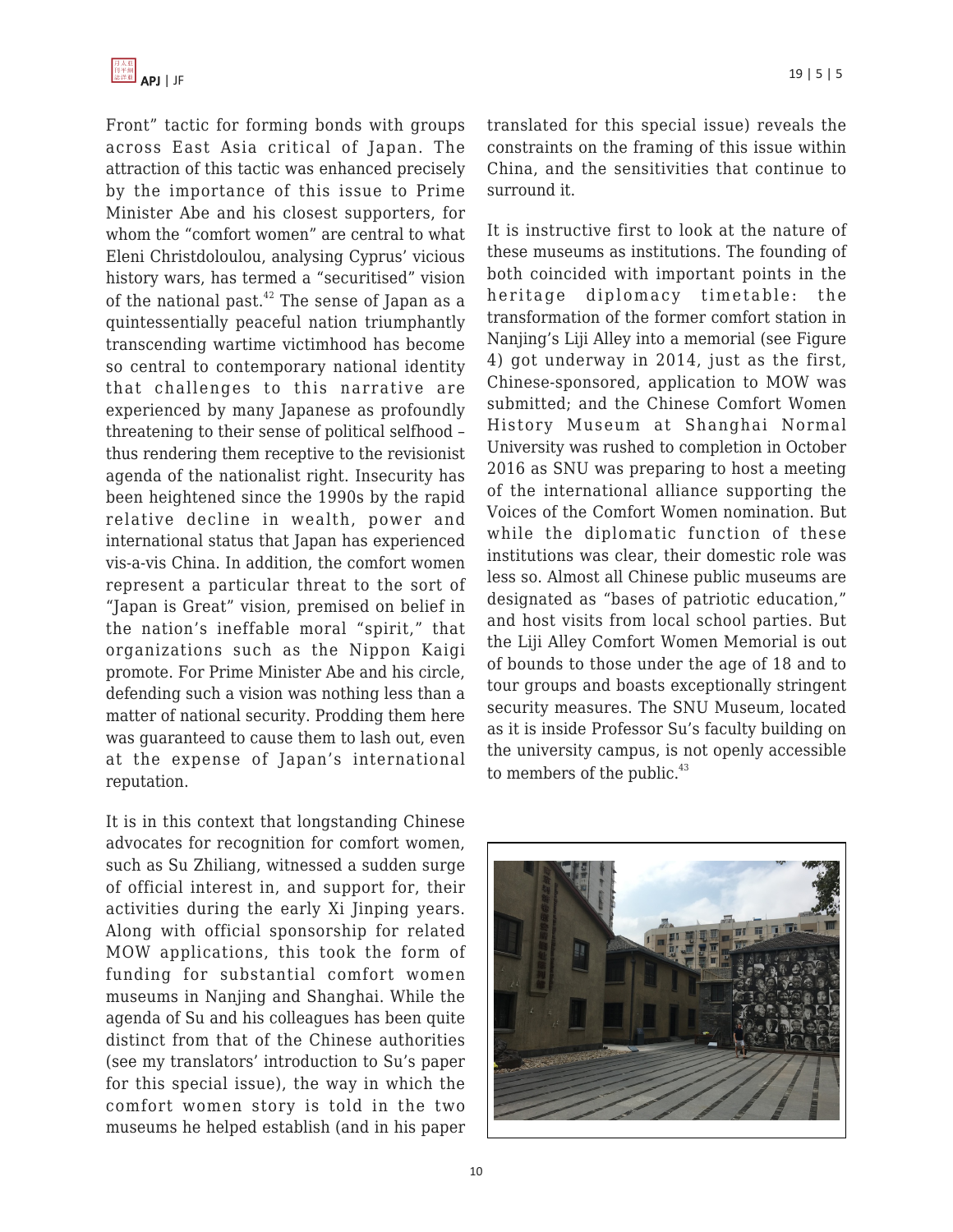## **The Comfort Women Memorial at Liji Alley, Nanjing**

Indeed, in 2016 this fact helped Su to persuade the Chinese Foreign Ministry to allow two comfort women statues erected on the SNU campus, just outside faculty building, to remain in place. Since they were inside the university campus, the general public would not get to see them anyway, and they were unlikely to form the focus of any spontaneous popular protest. It might seem surprising that Communist Party officials were so nervous about erecting statues to victims of Japanese oppression – but the Chinese authorities are intensely anxious about the risk of fomenting any popular protest movement that might get out of hand and are aware that the original comfort woman statue in Seoul forms the focal point for weekly demonstrations. Popular anti-Japanese sentiment is a force the Communist Party often seeks to exploit but knows it cannot completely control.

The exhibitions at the Nanjing and SNU museums are revealing of the parameters within which the comfort women must be told in contemporary China. Their account of the comfort women phenomenon itself is quite comprehensive.<sup>44</sup> The exhibition text at the Liji Alley memorial in Nanjing boasts that it is the world's largest comfort women museum, and it presents a huge amount of information (much of which is repeated, apparently to fill exhibition space). Both here and at the SNU museum, the tone of the narrative is markedly less strident than at other Chinese war museums, perhaps partly reflecting a desire to appeal to the kind of international audience associated with UNESCO. Accounts of individual experiences are more prominent than is typically the case in Chinese museums, and some of the displays – especially the reconstructions of rooms occupied by particular women – are quite powerful. There is some acknowledgement of the transnational nature both of the comfort women system itself, and of the contemporary campaign to secure recognition and compensation for its victims. Pictures of Jan Ruff O'Herne, a Dutch victim of the system, are given special prominence – perhaps reflecting a sense that Westerners' share in victimhood lends extra legitimacy to the international campaign for recognition of this atrocity. The involvement of Japanese activists in that campaign is also acknowledged.

However, as Mark Frost and I argue in our introductory essay to this special issue, there is a larger context within which the significance of the comfort women story needs to be considered. At the 2016 conference in Seoul, several speakers, including Yoshimi Yoshiaki, Christine Chinkin and Yang Hyun-ah, noted that the comfort women system is one of a number of instances of sexual violence during war.<sup>45</sup> The award of the 2018 Nobel Peace Prize to Dennis Mukegwe and Nadia Murad reminds us that this is an ongoing problem. But violence against women, their trafficking and sexual exploitation occur in peacetime as well as wartime. As Chunghee Sarah Soh emphasises, the comfort women term covers a spectrum of atrocity, from battlefield rape to more institutionalized and bureaucratized military brothels.<sup>46</sup> The comfort women system clearly belongs near the extreme end of this spectrum, given the involvement of the Japanese military itself in orchestrating this vast and coercive apparatus of sexual servitude. But that does not imply a neat distinction between "acceptable" forms of state-licensed commercialized prostitution in pre-war East Asia, and the brutality experienced by comfort women. $47$ Recruitment for brothels serving the Japanese military occurred sometimes through kidnap by Japanese soldiers themselves, but also through more conventional forms of trafficking by Chinese and Korean criminal gangs working with the Japanese. A 2018 exhibition at WAM in Tokyo reminded visitors that Japanese were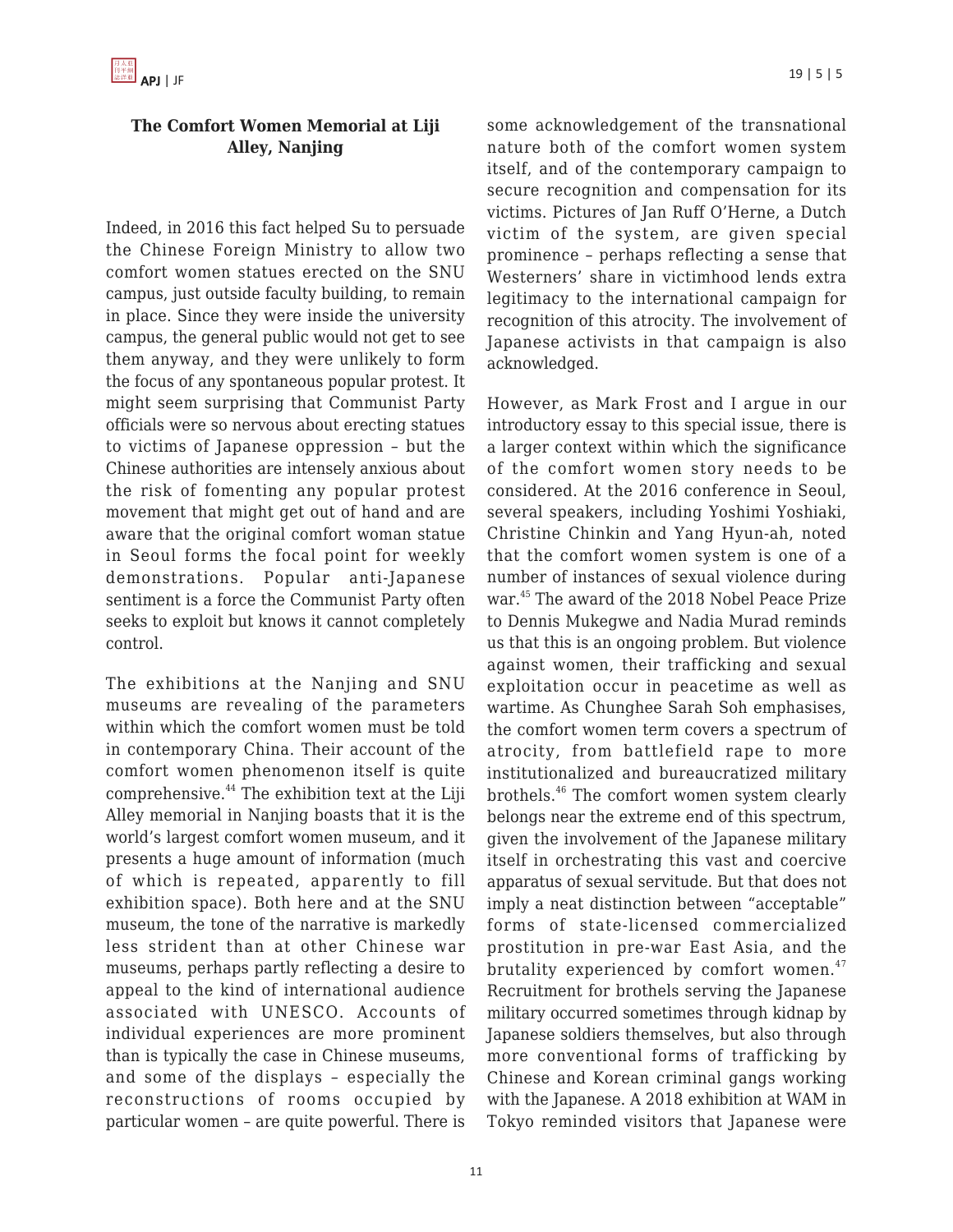victims of the system as well as its ultimate perpetrators.<sup>48</sup> And the exploitation or trafficking of women for sex across East Asia did not stop in 1945. It continues to this day across the region, not least in China, which currently has one of the worst records of any country in the world when it comes to trafficking. $49$ 

Despite this, the comfort women system has typically been cordoned off as an atrocity in an entirely different category from other instances of abuse and trafficking of women. In public campaigns on behalf of former comfort women, there has often been a tension between transnational feminism and anti-Japan nationalism. Norma argues that while early demands for restitution for former comfort women were often tied to calls for the abolition of prostitution and a clampdown on crossborder sex tourism, by the time the issue came to broad public notice in the 1990s, the dominant premise was of Japanese perpetrators versus Korean victims.<sup>50</sup> She goes on to argue that in Korea especially, and to a lesser extent in Japan, too, there have recently been significant advances for feminism, and that reconnecting with a broader feminist agenda offers "a clear future direction and path of sustainability for the 'comfort women' justice movement."<sup>51</sup> But she is unclear about the extent to which this is actually happening. (For further discussion of the "entanglement" of comfort women heritage with transnational feminism, see the introductory essay for this special issue.)

In the case of China, the officially-approved narrative, as manifested in the Nanjing and Shanghai museums, makes no gesture towards any broader feminist agenda. Nor does it acknowledge any comparability between the sort of abuse suffered by comfort women, and the sexual exploitation of women in other conflicts at other times, let alone in peacetime China today. Displays in these museums of artefacts belonging to elderly surviving comfort women constitute a form of silent testimony to the poverty, neglect and discrimination they suffered after the war. This is an issue that Su himself has recognised in his published work, $52$ but it is not highlighted in the museum text. $53$ Here the comfort women story is thus spatially and chronologically quarantined – portrayed as a disfiguring symptom of diseased Japanese modernity, prompting no reflection on sexual mores or gender norms in contemporary China or elsewhere.

Official determination to quarantine the issue in this way is evident especially in the disinterest or outright hostility of the Shanghai authorities towards comfort women commemoration, despite (or because of) that city's central role in the wartime comfort women system in China. The Nanjing and SNU comfort women exhibits acknowledge Shanghai's importance in this respect, but do not examine how this was related to the city's status as modern Asia's pre-eminent capitalist metropolis, complete with the region's largest commercial sex industry.<sup>54</sup> It is noticeable that, while the municipal authorities today are keen to stress the links between a prosperous and cosmopolitan present and the "Pre-Liberation" past, the seedier side of Shanghai's heritage is scrupulously suppressed. $55$  But in this respect, too, the present echoes the past. It has required strenuous lobbying by Su and others to persuade local authorities to preserve just a few of Shanghai's surviving "comfort stations" – and none of these has been officially marked, let alone transformed into a memorial.

The sudden withdrawal in 2018 of official Chinese support for the transnational Voices of the Comfort Women campaign should therefore come as little surprise. Just days before Su was due to host a scheduled meeting of the International Solidarity Committee at SNU in early August, the event was cancelled at the behest of Chinese authorities. While no official explanation was given, this occurred in the context of a rapprochement between Beijing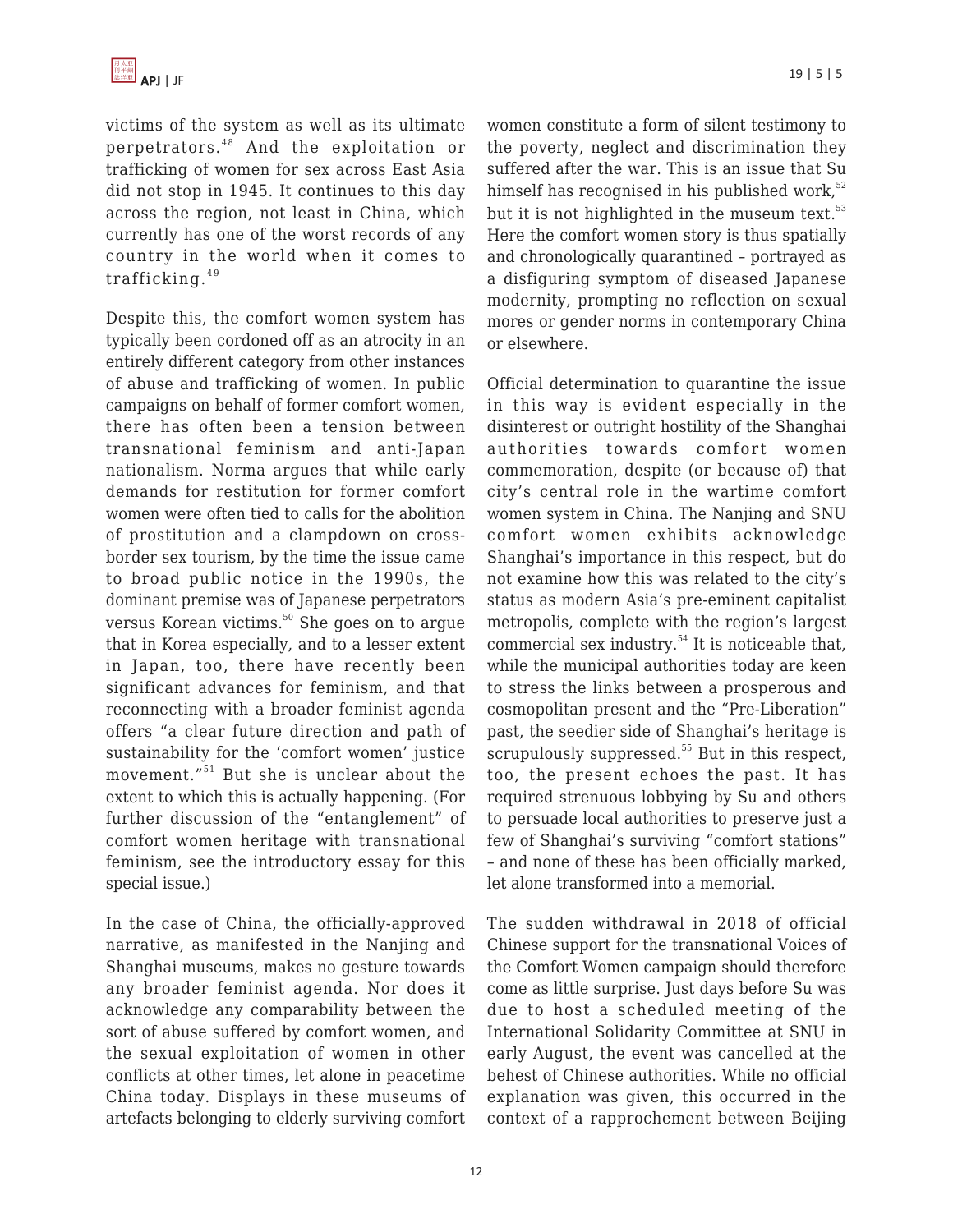and Tokyo, by then both facing pressure over trade from America's Trump administration. This suggests that suppression of comfort women campaigning was part of a Japanese quid pro quo for collaboration with China on commercial matters. The readiness of Beijing to comply indicates that Chinese official support was always fundamentally instrumental, designed to serve the regime's diplomatic goals rather than to educate domestic public opinion or seek some form of redress for the dwindling band of surviving comfort women themselves.

### **Conclusion**

An immediate consequence of this switch in Chinese policy is to render even more remote any prospect of successfully registering the Voices of the Comfort Women documents as Memory of the World. However, the fundamental barrier to registration lies in the stance of the Japanese authorities, and threats to suspend or cut funding to UNESCO. Therefore, the ultimate challenge faced by campaigners on behalf of comfort women is to raise awareness and overcome apathy by transforming public opinion within Japan. Those who argue, like Nakano, that designing the MOW Process to bypass state parties was a mistake, implicitly endorse the self-serving arguments of the Japanese Government and its insistence on what amounts to a "perpetrators' veto". But they may nonetheless have a point in arguing that a multilateral organization like UNESCO can't ignore the concerns of its membership. The more easily Japanese rightists can portray the comfort women campaign as a Korean- and Chinese-led conspiracy to demonize Japan, the more reluctant the Japanese public will be to listen to, let alone accept, the truth on this subject. To put it another way, the spectacle of an international coalition of activists homing in on Japanese villainy lends weight to rightist attempts to "securitize" debates over wartime

history, and fuels attempts to whip up anti-Korean and anti-Chinese sentiment within Japan.

Viewed from this perspective, taking the Chinese state out of the campaign for international recognition for comfort women might actually help attempts to "desecuritize" the issue and shift public opinion within Japan. But for this to happen, there will also need to be a marked shift away from the practice, entrenched across East Asia, of framing heritage diplomacy as victimhood diplomacy, or of tying commemorative campaigns, explicitly or implicitly, to nationalist agendas. In the case of war-related atrocities, this means breaking down overly simplistic juxtapositions of perpetrator / victim identities along national lines. In this respect, WAM's 2018 exhibition focusing on Japanese comfort women sets a noteworthy precedent.

It might also help if, instead of categorically differentiating the comfort women system from other instances of the sexual exploitation of women, portrayals placed greater emphasis on the continued and transnational prevalence of related forms of abuse. Trafficking in women for sex is still prevalent across much of contemporary Asia and elsewhere, as is rape and sexual violence in the context of armed conflict. Trafficking also remains, as it was for the comfort women, largely a class issue, overwhelmingly affecting women from poor and marginalized communities. Then, as now, it has also been fueled and enabled by profoundly hypocritical attitudes towards "public sex," with widespread acceptance of men's use of sexual services as "natural," but of women's provision of them as "shameful".<sup>56</sup> Toxic masculinity and the disempowerment of women were crucial enabling factors for the establishment of the comfort women system, and they remain widely prevalent today – not only in Japan.

The comfort women system as an instance of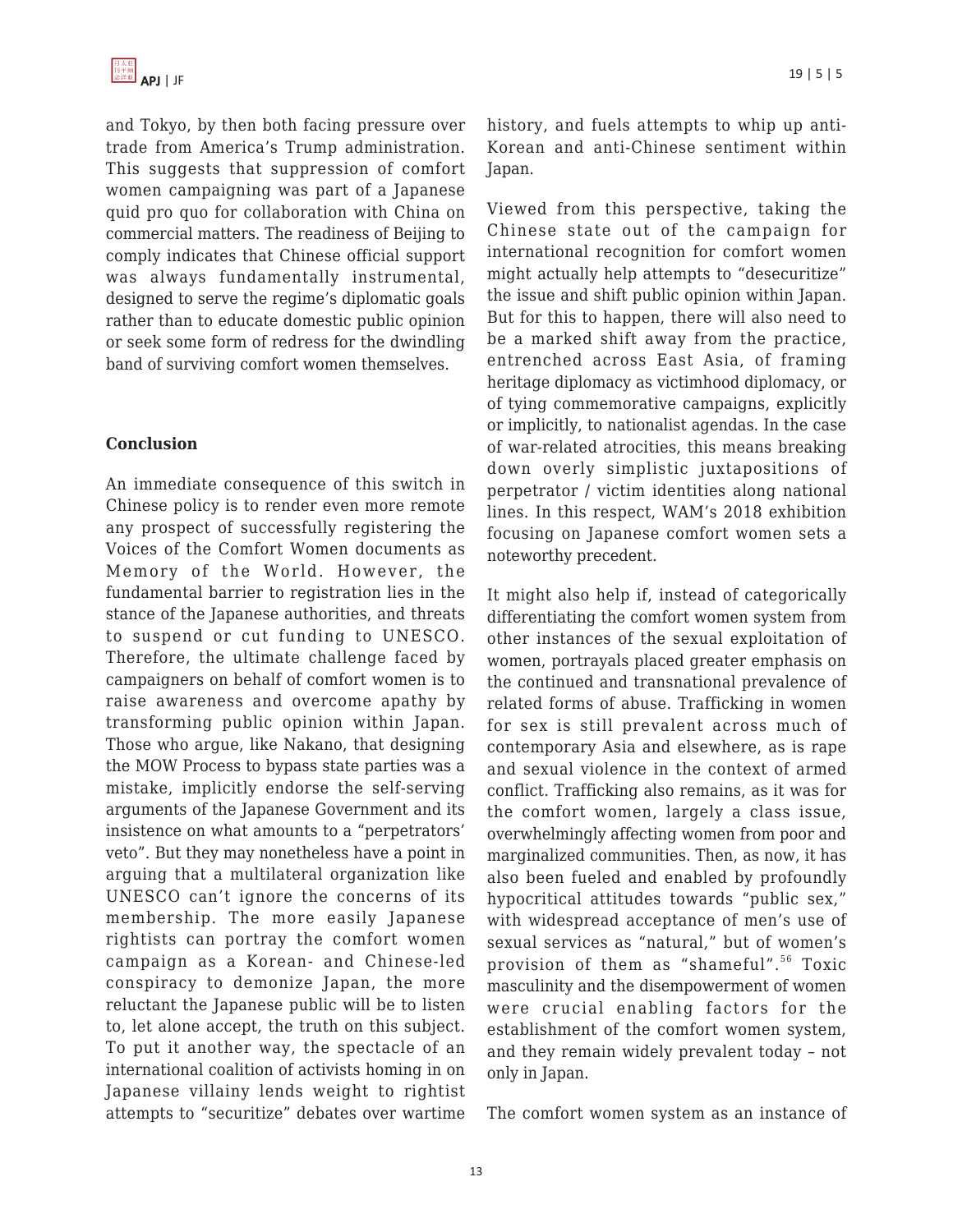

these problems does not constitute a separate category out on its own, but a point on a spectrum of abuse and exploitation of women. To underline this should not be to diminish the horror of the system by relativizing it, but to emphasize its enduring and universal relevance – in a manner possibly more likely to receive a sympathetic hearing within Japan. At least, that is what my limited personal experience suggests. I have taken Japanese students to two comfort women museums: the Chinese Comfort Women History Museum, and the Ama House Museum in Taipei. While the SNU Museum shocked them into silence, the Ama House Museum produced a very different effect. It is perhaps significant that of all comfort women museums, the museum in Taipei does most to place the system in some sort of comparative perspective, and to acknowledge the complicity of local traffickers and procurers.<sup>57</sup> In the face of official censorship, revisionist propaganda, rising nationalism and public apathy within Japan, it is currently hard to see how a campaign for proper recognition of the comfort women system can make headway. But perhaps the Taiwanese approach and that of WAM in Tokyo offer models worth emulating.

This article is a part of **The Special Issue: The 'Comfort Women' as Public History.** See [the Table of Contents](https://apjjf.org/2021/5/ToC.html).

We created [a zip file](https://apjjf.org/data/Comfort_Women_special.tar.gz) for download containig all articles in this special issue for your convenience.

Please also see the supplementary issue to this special issue, **[Academic Integrity at Stake:](https://apjjf.org/2021/5/ToC2.html) [the Ramseyer Article](https://apjjf.org/2021/5/ToC2.html)**, edited by Alexis Dudden.

**Edward Vickers** is Professor of Comparative Education at Kyushu University, Japan, and (from April 2021) inaugural holder of the UNESCO Chair on Education for Peace, Social Justice and Global Citizenship. He researches the history and politics of education, and the politics of heritage, across contemporary East Asia. His books include *[Remembering Asia's](https://www.amazon.com/Remembering-Asias-World-War-Modern/dp/0367111322/?tag=theasipacjo0b-20) [World War Two](https://www.amazon.com/Remembering-Asias-World-War-Modern/dp/0367111322/?tag=theasipacjo0b-20)* (2019, co-edited with Mark Frost and Daniel Schumacher); *[Education and](https://www.amazon.com/Education-Society-Post-Mao-Routledge-Studies-ebook/dp/B072JBLCY6/?tag=theasipacjo0b-20) [Society in Post-Mao China](https://www.amazon.com/Education-Society-Post-Mao-Routledge-Studies-ebook/dp/B072JBLCY6/?tag=theasipacjo0b-20)* (2017, with Zeng Xiaodong), and (as a co-ordinating lead author) the 2017 UNESCO report, *[Rethinking Schooling for the 21st Century](https://unesdoc.unesco.org/ark:/48223/pf0000260568_eng)*. He is Director of Kyushu University's interdisciplinary Taiwan Studies Program, and Secretary-General of the Comparative Education Society of Asia.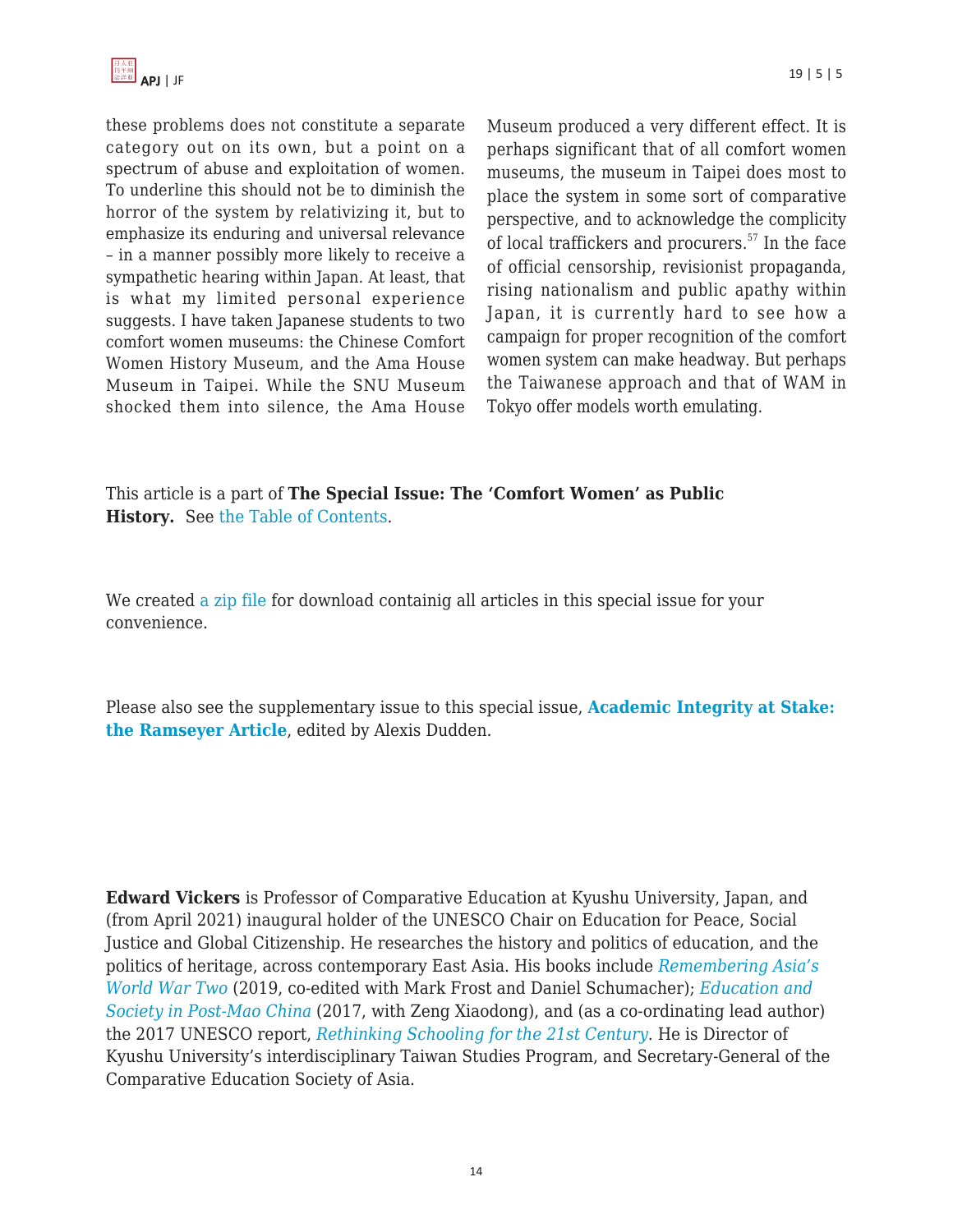

# **Notes**

1 Paul Morris, Naoko Shimazu and Edward Vickers (eds), *Imagining Japan in Post-war East Asia: identity politics, schooling and popular culture.* (New York and London: Routledge, 2013).

<sup>2</sup> Mark Frost, Daniel Schumacher and Edward Vickers (eds), *Remembering Asia's World War Two.* (New York and London: Routledge, 2019). Both this network and the one that resulted in the Morris et al volume were funded by the Leverhulme Trust (UK). See [here](http://www.warinasia.com) for more on the WARMAP network.

<sup>3</sup> Edward Vickers, "Commemorating 'Comfort Women' Beyond Korea: the Chinese case," in Frost et al (eds), *Remembering Asia's World War Two. (*New York and London: Routledge, 2019): 174-207.

4 Vickers, ibid.

<sup>5</sup> MGIEP, *Rethinking Schooling for the 21<sup>st</sup> Century: The State of Education for Peace, Sustainable Development and Global Citizenship in Asia.* (New Delhi: UNESCO-MGIEP, 2017a).

6 Jerry Muller, *The Tyranny of Metrics.* (Princeton University Press, 2018). With Yoko Mochizuki, I am currently editing a special issue of the journal *Compare* analysing the politics of UNESCO's education-related work (publication due in 2022).

<sup>7</sup> MGIEP, *op. cit.* (2017a).

8 See, for example, MGIEP, *The Blue Dot*, Issue 6. (New Delhi: UNESCO-MGIEP, 2017b).

<sup>9</sup> Yoko Mochizuki, 'Introduction,' in J. Singer, T. Gannon, F. Noguchi and Y. Mochizuki (eds), *Education for Sustainability in Japan: Fostering resilient communities after the triple disaster.* (New York and London: Routledge, 2017): 1-24.

<sup>10</sup> Ran Zwigenberg, *Hiroshima: The Origins of Global Memory Culture.* (Cambridge University Press, 2014).

<sup>11</sup> Ibid*.,* p. 52.

<sup>12</sup> Ray Edmondson, *Memory of the World: General Guidelines to Safeguard Documentary Heritage.* (Paris: UNESCO Information Society Division, 2002).

<sup>13</sup> Ryoko Nakano, "A failure of global documentary heritage? UNESCO's 'memory of the world' and heritage dissonance in East Asia," *Contemporary Politics* 24.4, 1-16 (2018): 6.

 $14$  Shu-Mei Huang and Hyun-Kyung Lee, "Difficult heritage diplomacy? Re-articulating places of pain and shame as world heritage in northeast Asia," *International Journal of Heritage Studies,* 25/2 (2019): 143-159 (147).

<sup>15</sup> Tim Winter, "Heritage Diplomacy," *International Journal of Heritage Studies*, 21/10 (2015): 997-1015.

<sup>16</sup> Tomomi Yamaguchi, "The 'Japan is Great!' Boom, Historical Revisionism, and the Government," *The Asia-Pacific Journal: Japan Focus,* 15/6, No. 3 (2017).

 $17$  Ibid., p. 3.

<sup>18</sup> Quoted in Ibid.

<sup>19</sup> WHC (World Heritage Centre), ["Sites of Japan's Meiji Industrial Revolution: Iron and Steel,](https://whc.unesco.org) [Shipbuilding and Coal Mining,"](https://whc.unesco.org) *World Heritage List.* UNESCO: WHC (2018). (accessed November 1, 2018).

 $20$  At a Ministry of Foreign Affairs press conference held on July 5, 2015, to mark UNESCO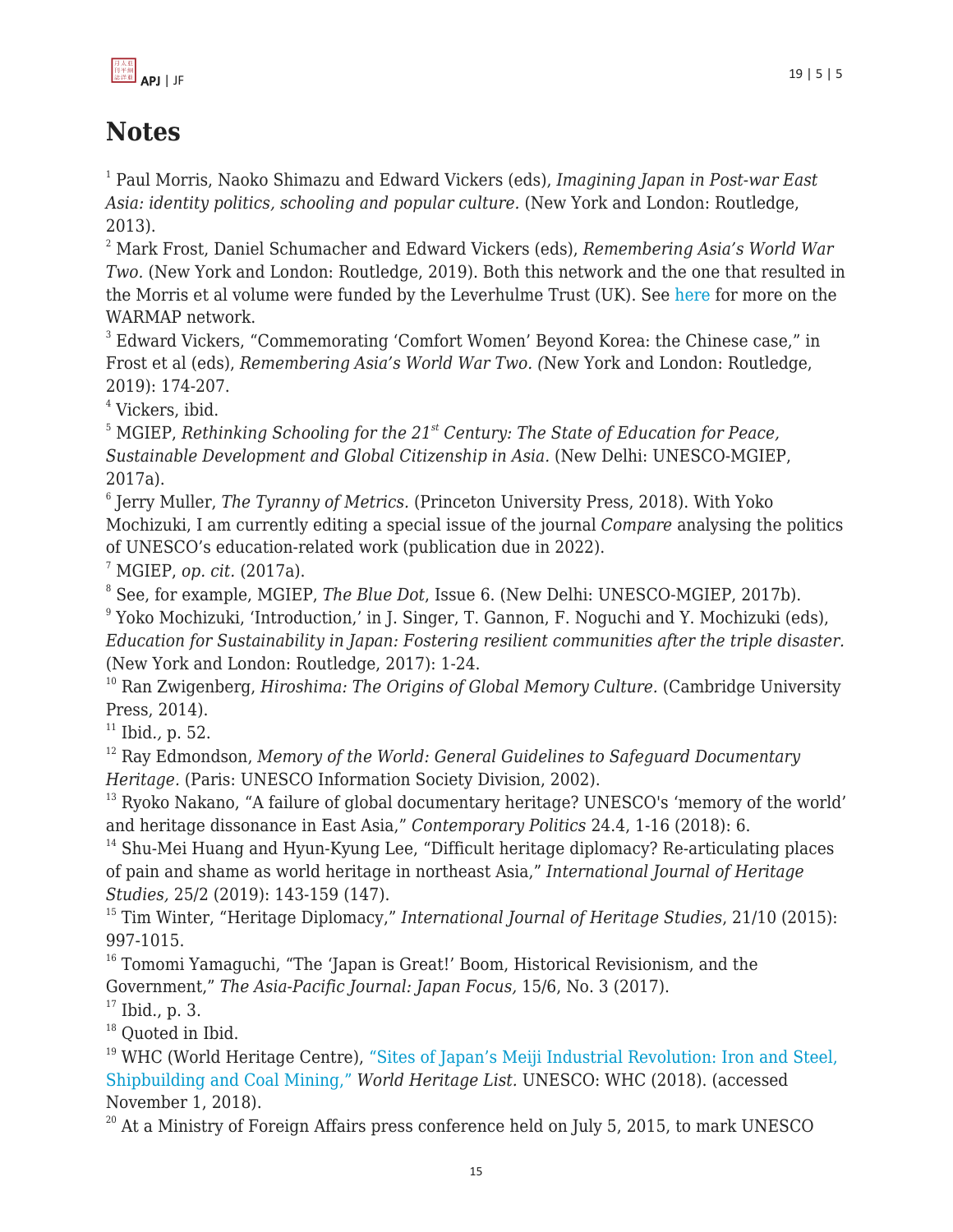inscription of the 'Sites of the Meiji Industrial Revolution', [Foreign Minister Kishida Fumio](https://www.mofa.go.jp/press/kaiken/kaiken4e_000181.html) [insisted that the expression 'forced to work' \(to which Japan had agreed\) did not imply the](https://www.mofa.go.jp/press/kaiken/kaiken4e_000181.html) [use of 'forced labor'](https://www.mofa.go.jp/press/kaiken/kaiken4e_000181.html) (accessed February 9, 2021). For more on the controversy surrounding this World Heritage inscription, see Edward Boyle, "Borders of Memory: Affirmation and Contestation over Japan's Heritage," *Japan Forum,* Vol. 31 (2019): 293-312. In my own visits to sites or exhibitions relating to this World Heritage bid (e.g. in Kita-Kyushu and Hagi), I have found no reference to Japanese colonialism or the deployment of Korean or Chinese forced labour.

<sup>21</sup> Nakano, *op. cit.,* p. 11.

<sup>22</sup> Rana Mitter, *China's War with Japan: 1937-1945.* London: Allen Lane (2013): 135.

<sup>23</sup> Maizuru City, ["Nomination Form International Memory of the World Register Return to](http://www.unesco.org/new/fileadmin/MULTIMEDIA/HQ/CI/CI/pdf/mow/japan_maizuru_e%20ng.pdf) [Maizuru Port—Documents Related to the Internment and Repatriation Experiences of](http://www.unesco.org/new/fileadmin/MULTIMEDIA/HQ/CI/CI/pdf/mow/japan_maizuru_e%20ng.pdf) [Japanese \(1945-1956\)".](http://www.unesco.org/new/fileadmin/MULTIMEDIA/HQ/CI/CI/pdf/mow/japan_maizuru_e%20ng.pdf) (2014).

 $24$  Associated Press, "Russia Slams Japan for 'violently distorting' UNESCO dossier on soldiers held in Second World War," *[South China Morning Post](http://www.scmp.com).* 23rd October, 2014 (accessed March 14, 2020).

<sup>25</sup> See Jeff Kingston, ["Obama's Pivot to Asia: Rebalance and Reassure,"](http://www.japantimes.co.jp) in *The Japan Times*, May 3, 2014: (accessed March 24, 2020).

 $26$  The reporting of the agreement by the Japanese press emphasized the removal of the statue as a key objective. See, for example, the Asahi Shinbun report: [日本の10億円拠出「少女像移](http://www.asahi.com) [転が前提」慰安婦問題](http://www.asahi.com) [\("Comfort Women Issue: Disbursement of One Billion Yen 'conditional](http://www.asahi.com) [on removal of the statue of the young girl'"\)](http://www.asahi.com), December 30, 2015, (accessed March 15, 2020).

 $27$  For discussion of the historical context for this agreement, see Yoshimi Yoshiaki, "The Kono Statement: Its historical significance and limitations," in Nishino Rumiko, Kim Puja and Onozawa Akane (eds), *Denying the Comfort Women: The Japanese State's Assault on Historical Truth.* (London and New York: Routledge, 2019): Chapter 1.

 $28$  Heisoo Shin recounts her experience in attempting to pilot this application through UNESCO in her paper for this special issue. See also Edward Vickers 2017, ["Japan's Pyrrhic](http://www.thediplomat.com) [Victory over 'Comfort Women' Commemoration,"](http://www.thediplomat.com) *The Diplomat*, November 25, 2017, (accessed March 15, 2020).

 $29$  The Nippon Kaigi was founded in 1997 as part of a right-wing backlash against the 'apology diplomacy' of Japanese governments during the early 1990s, which besides issuing official statements of remorse over the 'comfort women' issue, had also ensured that this and other wartime atrocities were discussed (albeit briefly) in school history textbooks. For more on the Nippon Kaigi, see Tawara Yoshifumi, "What is the Aim of the Nippon Kaigi, the Ultra-Right Japanese Organisation that Supports Abe's Japan Administration," in *[The Asia-Pacific Journal](http://www.apjjf.org) [– Japan Focus,](http://www.apjjf.org)* Vol. 15/21, No. 1 (2017) (accessed March 24, 2020).

<sup>30</sup> <sup>Y</sup>uka Yamaguchi, 歴史実践としての朝鮮通信使関連文化事業 ―韓国側の取り組みを中心に ― (The Cultural Project of the Chosen Tsushinshi as a Historical Practice – from the perspective of the Korean side), *Unpublished MA Dissertation.* (Kyushu University: Faculty of Integrated Science for Global Society, 2018).

<sup>31</sup> Busan Cultural Foundation (ROK) and Liaison Council of All Places Associated with Chosen Tsushima (Japan), *Nomination Form: International Memory of the World Register.* (2016).

<sup>32</sup> Lindsey DeWitt, "Report on the 2017 Inscription of 'Sacred Island of Okinoshima and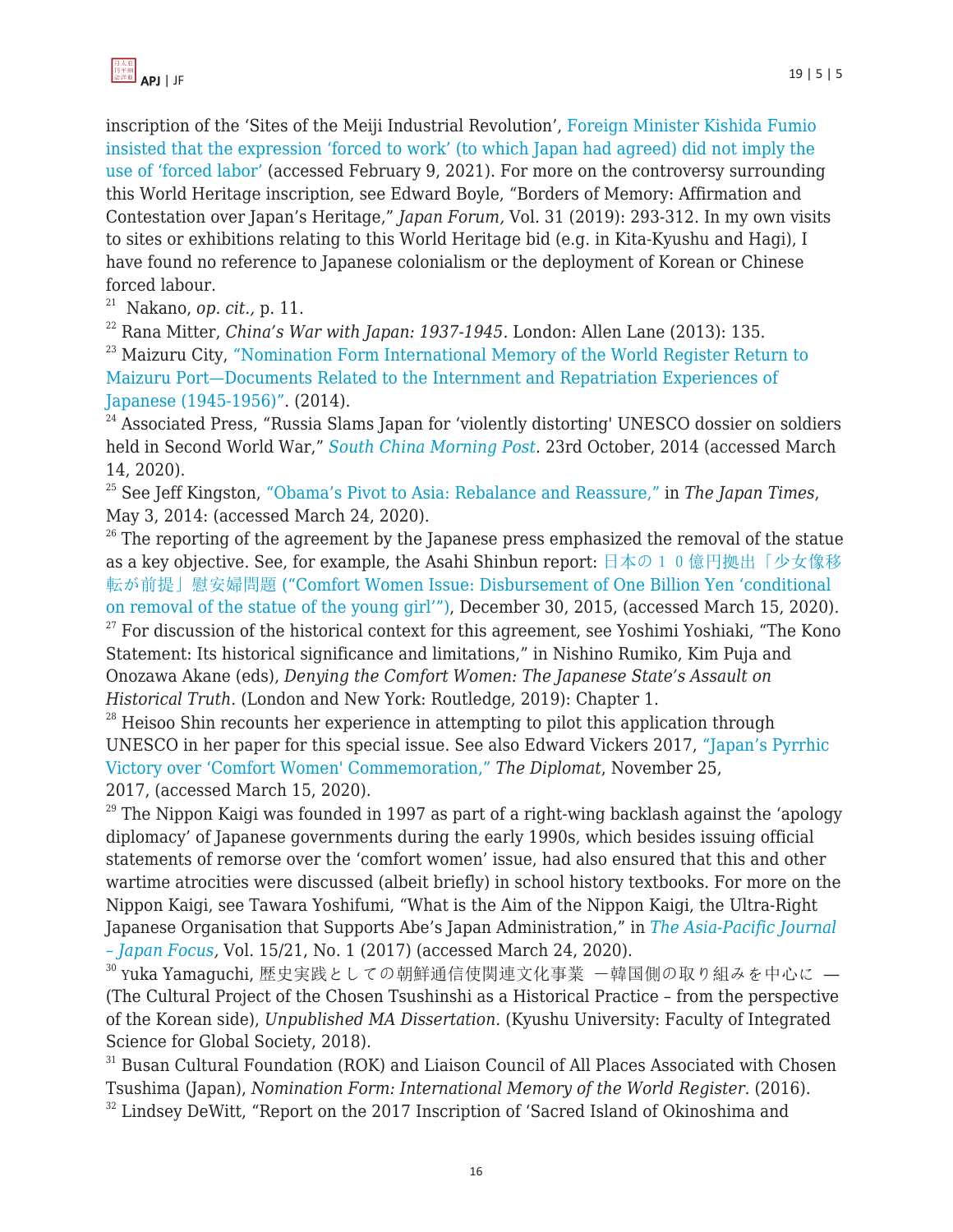

Associated Sites in the Munakata Region' as a UNESCO World Heritage Site," *Journal of Asian Humanities at Kyushu University,* Volume 3 (2018): 135-140.

<sup>33</sup> Ibid., p. 139.

<sup>34</sup> Shu-Mei Huang and Hyun-Kyung Lee (2019), *op. cit.*

 $35$  Ito is widely revered in Japan as a leading "moderniser" of the Meiji period, and is celebrated in exhibitions related to Japan's "Meiji Industrial Revolution" World Heritage Sites, for example in Hagi in his native Yamaguchi region.

 $36$  Ibid., p. 11

 $37$  Ibid., 9.

 $38$  However, this was already changing under the Park Geun-hye presidency, when exhibits at the site began increasingly to acknowledge the incarceration of political prisoners there during the period of military rule. Such coverage has been further expanded since the election in 2017 of President Moon Jae-in, as I found on a visit to the prison in late 2019. But the original main exhibition has been retained, with its overwhelming focus on independence activists during the Japanese colonial period.

<sup>39</sup> Ibid., 12.

 $40$  In this section, I draw on interviews conducted with Su Zhiliang in August 26, 2015; March 2, 2016; September 2, 2016; and November 26, 2016.

<sup>41</sup> Vickers, *op cit.* (2019): 183-187.

 $42$  Eleni Christodoulou, 'Deconstructing resistance towards textbook revisions: the securitisation of history textbooks and the Cyprus conflict,' *[Global Change, Peace and](https://doi.org/10.1080/14781158.2018.1453492)) [Security](https://doi.org/10.1080/14781158.2018.1453492))* (published online 2018)

<sup>43</sup> Vickers, *op. cit.* (2019): 190-196.

<sup>44</sup> For more details on both exhibitions, see ibid.

<sup>45</sup> International Committee, *Voices of the 'Comfort Women': Their Resonance and Amplification.* Proceedings of the International Conference on the 'Comfort Women' Documents: Towards UNESCO Documentary Heritage. (Seoul: International Committee for Joint Nomination of Documents on the Japanese Military 'Comfort Women' to UNESCO Memory of the World Register, 2016).

<sup>46</sup> Sarah Soh (Soh Chunghee), *The Comfort Women: Sexual Violence and Postcolonial Memory in Korea and Japan.* (Chicago University Press, 2008).

 $47$  Revisionists in Japan often base their case on a conflation of peacetime state-controlled prostitution and the wartime 'comfort women' system, with some dismissing 'Western' (and Korean) criticism of prostitution *per se* as 'Christian' cultural imperialism; for a notable example, see the latest *manga* by the prominent rightist, Kobayashi Yoshinori (小林ょしのり), 慰安婦 *(Comfort Women*). 東京:幻冬舎 (Tokyo: Gentosha, 2020): 249-264. However, this both downplays the extent of the brutality and coercion associated with the latter, and assumes that the system of peacetime prostitution was itself non-coercive, whereas in fact it was underpinned by debt slavery. And while Japan reluctantly acceded in 1925 to an international anti-trafficking convention, having inserted an 'exception allowing women over 18 to be indentured for prostitution,' it appears that the vast majority of Chinese and Korean 'comfort women' were recruited as minors. See Nishino et al, (eds), *op. cit*. Also the review of that volume by Jeff Kingston in *Monumenta Nipponica* 74:1 (2019): 150-157.

<sup>48</sup> State-Managed Sex: The Silence of Japanese 'comfort women' (国家に管理された性: 日本人